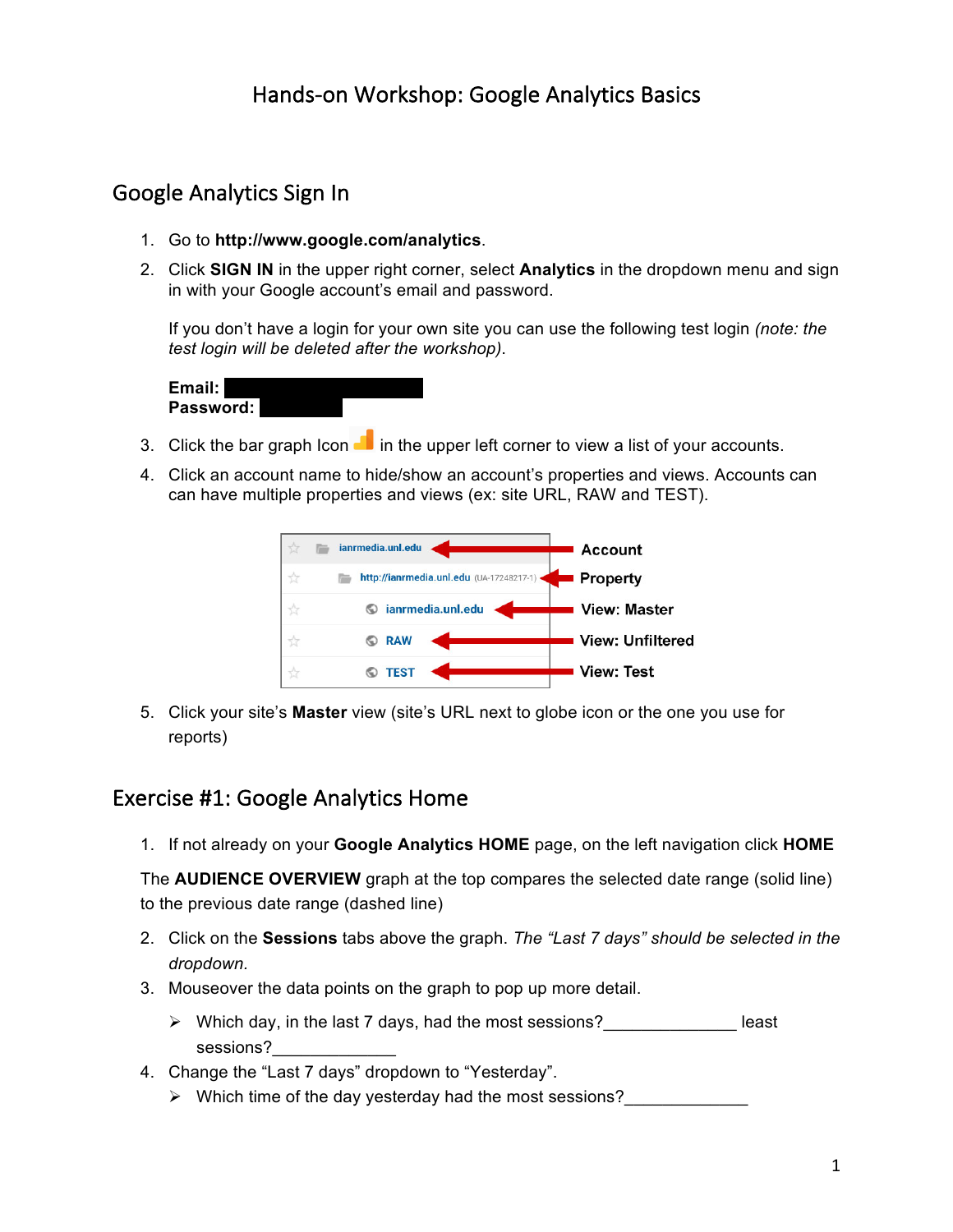The **REAL-TIME REPORT** shows how many users are currently on your site and which pages they are on. *A Real-Time report displaying no activity, when there are known users, can indicate analytics is not set up on the site.* 

- Ø How many **Active Users** are on the site right now?\_\_\_\_\_\_\_\_
- 5. In another browser window or tab, go to the website for the google account *(url of site displays next to i icon)*
- 6. Click around the website then view your Google Analytics account HOME page Real-Time report
	- Ø How many **Active Users** are on the site right now?\_\_\_\_\_\_\_\_
	- Ø Are the pages you clicked on displaying under "Top Active Pages"? Yes or No

The **PAGES REPORT** shows which pages get the most traffic on your site.

- 7. Under the "What pages do your users visit?", click "PAGES REPORT>" to view the full report.
	- Ø Which page has the highest number of **Pageviews**?
- 8. In the Pages table, click the **Avg. Time on Page** column header and sort the column from highest to lowest.

 $\mathcal{L}_\text{max}$  , and the contract of the contract of the contract of the contract of the contract of the contract of the contract of the contract of the contract of the contract of the contract of the contract of the contr

Ø Which page did users spend the most time on (*ignore links starting with /http*)?

 $\mathcal{L}_\text{max}$  , and the contract of the contract of the contract of the contract of the contract of the contract of the contract of the contract of the contract of the contract of the contract of the contract of the contr

- 9. Click the  $\mathbb{P}$  arrow icon next to the page, to open the page in the bowser.
	- Ø Looking at the page, **circle** why you think users spend a lot of time on it?
		- a. Page takes a long time to load
		- b. Page has content like videos or a slideshow that take a while to view
		- c. Long page with a lot of content to read
		- d. Page has content that might be referenced while working on something else
		- e. No idea why

## Exercise #2: Google Analytics Administration

1. On the left navigation, at the very bottom, click<sup>3</sup> ADMIN.

There are three levels of access: ACCOUNT, PROPERTY and VIEW. If you have access to ACCOUNT, when you click "User Management" you will see your login listed with account permissions selected. If you have access to a PROPERTY, you will see ".js Tracking Info" listed under the PROPERTY heading. In order to login, you must at least have "VIEW" access. Permissions can be assigned for access (manage users, edit, collaborate, read and analyze).

 $\triangleright$  Circle which level(s) you have access to? ACCOUNT, PROPERTY, VIEW

A person can have several accounts. An account can have several properties. Properties are sites (mobile apps, kiosk, etc.). Each property has a unique tracking ID. Properties can have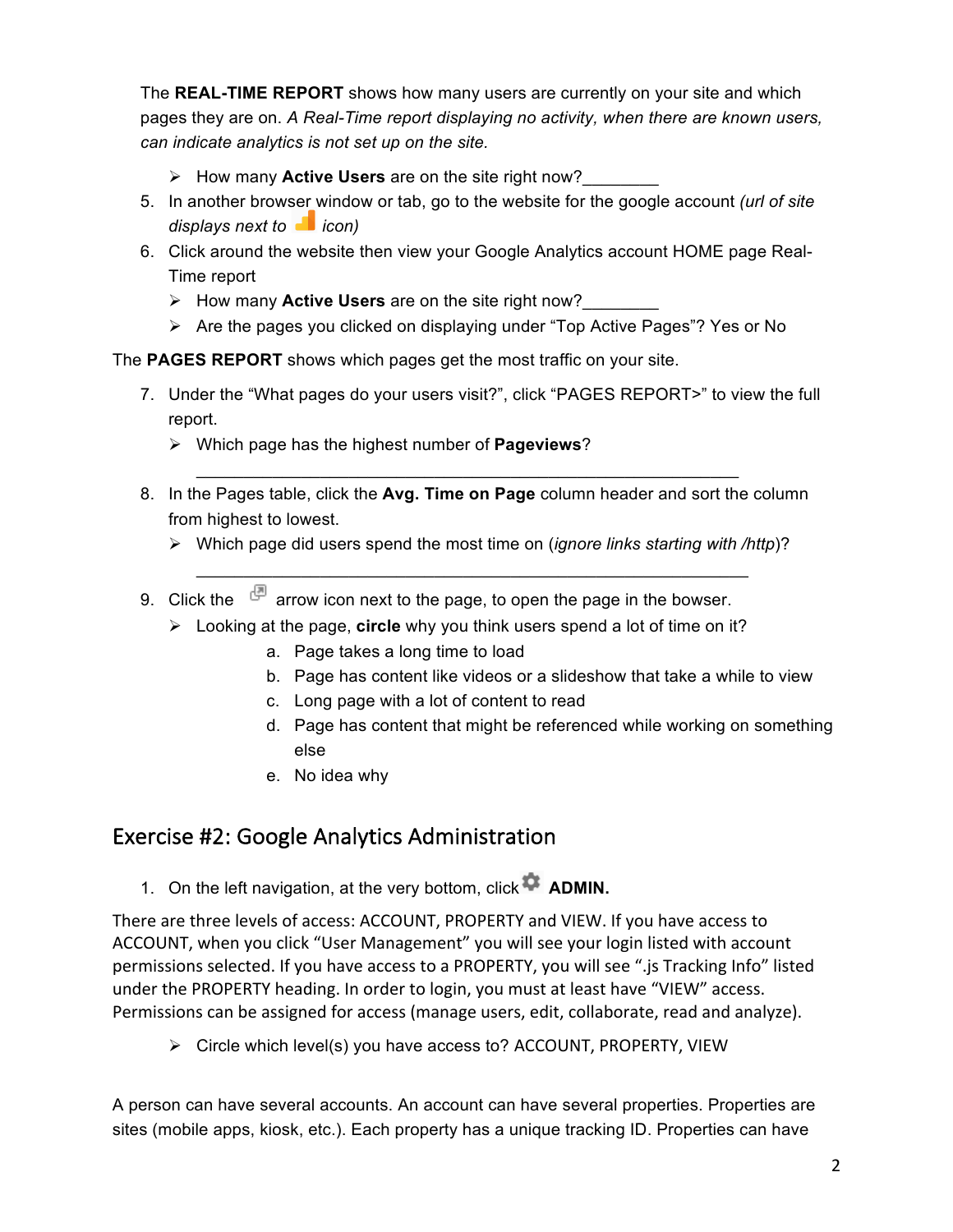several views. Views are created when you need reports for a subset of data (a subdomain, filtered view, etc.).

- 2. Under the "VIEW" heading, click the dropdown arrow next to the selected view's name.
	- $\triangleright$  How many views are listed?
	- $\triangleright$  What are the names of the views?

Each property should have at least three views where one of the views is unfiltered, one is for testing filters and one is the master view *(the master view should include bot filtering to remove spam and a filter to remove Web Audit hits).*

 $\mathcal{L}_\text{max}$  , and the contract of the contract of the contract of the contract of the contract of the contract of the contract of the contract of the contract of the contract of the contract of the contract of the contr



- 3. Under VIEW, select the master view in the dropdown.
- 4. Click on View Settings and check the following:
	- $\triangleright$  Does the view have the correct Time zone selected (Central Time)? Yes or No
	- $\triangleright$  Is Bot Filtering checked? Yes or No
	- $\triangleright$  If you answered no to the above, and have a RAW unfiltered view, consider selecting the correct time zone and/or check bot filtering on your Master view and click "Save".
- 5. On the VIEW, left navigation, select "Filters".
	- Ø Is there a filter named "WebAudit"? Yes or No
	- $\triangleright$  If you answered no to above, ask the person with your site's account level access to add the filter. *This will prevent the Web Audit bot from inflating your hits.* https://ianrmedia.unl.edu/resources/add-filter-exclude-webaudit-traffic-google-analytics.

*You have to have ACCOUNT level access to create filters and integrate your account with 3rd party software.*

*You have to have PROPERTY level access to create new views.*

# Exercise #3: Google Analytics Adding an Annotation

Annotations are dated notes you can add on a report graph to keep track of event that may affect traffic such as launching a marketing campaign, major site updates, network changes, etc.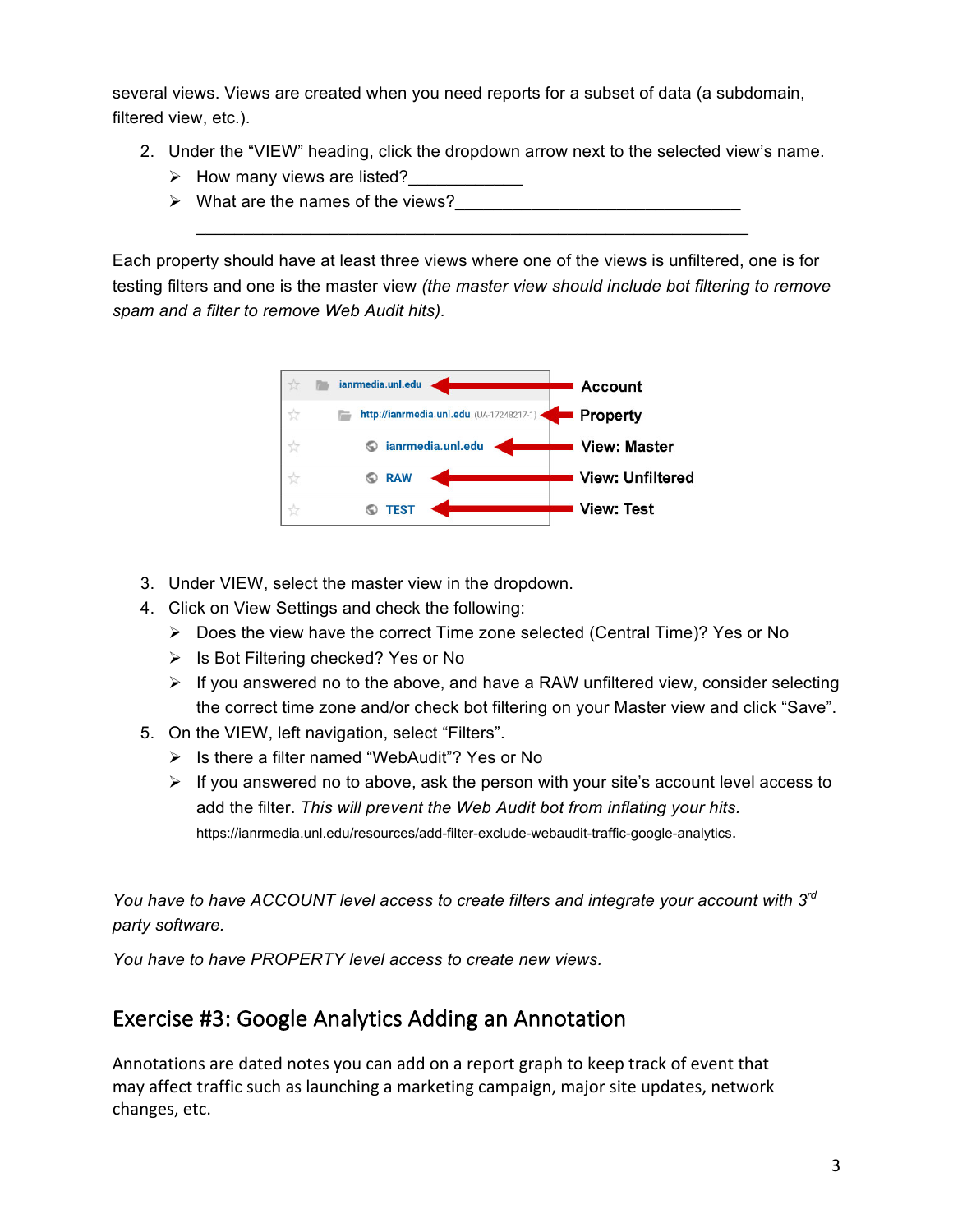- 1. On the left navigation click **AUDIENCE>Overview**
- 2. Under the graph timeline, click the **down arrow and click <b>+Create new annotation**
- 3. In the date text box, change the date to Oct 1, 2017. In the larger text area, type "Site URL was changed from http:// to https://" then click "Save".
- 4. Change the report date range to Sept 1, 2017 Nov 1, 2017.
	- a. In the upper right corner, click the down arrow next to the current date range.
	- b. Click in the text boxes and edit the dates*.*
	- c. Click the **Apply** button.
- *5.* Click the note icon on the graph's timeline to view the annotation. *To delete an annotation, you can click the edit link then click delete.*

## Exercise #4: Google Analytics Site Speed Suggestions

How long it takes a page to load depends on how much data is downloaded. Optimizing images can reduce the amount of data and speed up your site.

- 1. On the left navigation click **BEHAVIOR>Site Speed>Speed Suggestions**
- 2. Find your home page link (/ ) in the list. Click on the **PageSpeed Suggestions** *# total* link across from it.
	- Ø Is **Optimize images** listed under **Possible Optimizations**? Yes or No
	- Ø If you answered yes above, click "Show how to fix" *(if no, see if you can find a page that does have it*). How many images on the page can be optimized?
	- $\triangleright$  How many total KiBs can you reduce them by?

 $\mathcal{L}_\mathcal{L}$  , where  $\mathcal{L}_\mathcal{L}$  is the set of the set of the set of the set of the set of the set of the set of the set of the set of the set of the set of the set of the set of the set of the set of the set of the

 $\triangleright$  Which image can you reduce the most?

*To optimize a jpg image, you can open it in Photoshop, select "save for web" and lower the quality setting. If the image looks blotchy, blurry or the colors change too much, increase the quality to the point where you can't see a noticeable difference from the original then resave it. Replace the original image on your site with the new optimized version that has a lower file size.*

## Exercise #5: Google Analytics Drilling Down

The Landing Pages report displays the first page users hit when visiting your site (at the start of a session). The top landing page is often the home page and displays in the report as a forward slash  $\left(\frac{\ }{\ } \right)$ .

*If you see multiple URLs in the report that also link to your home page (/welcome, /home etc.) those URLs should be redirected to the / version to avoid duplicate content. Duplicate content can negatively affect how well your page ranks in search engines and it can split your analytics*  data into separate rows in your report.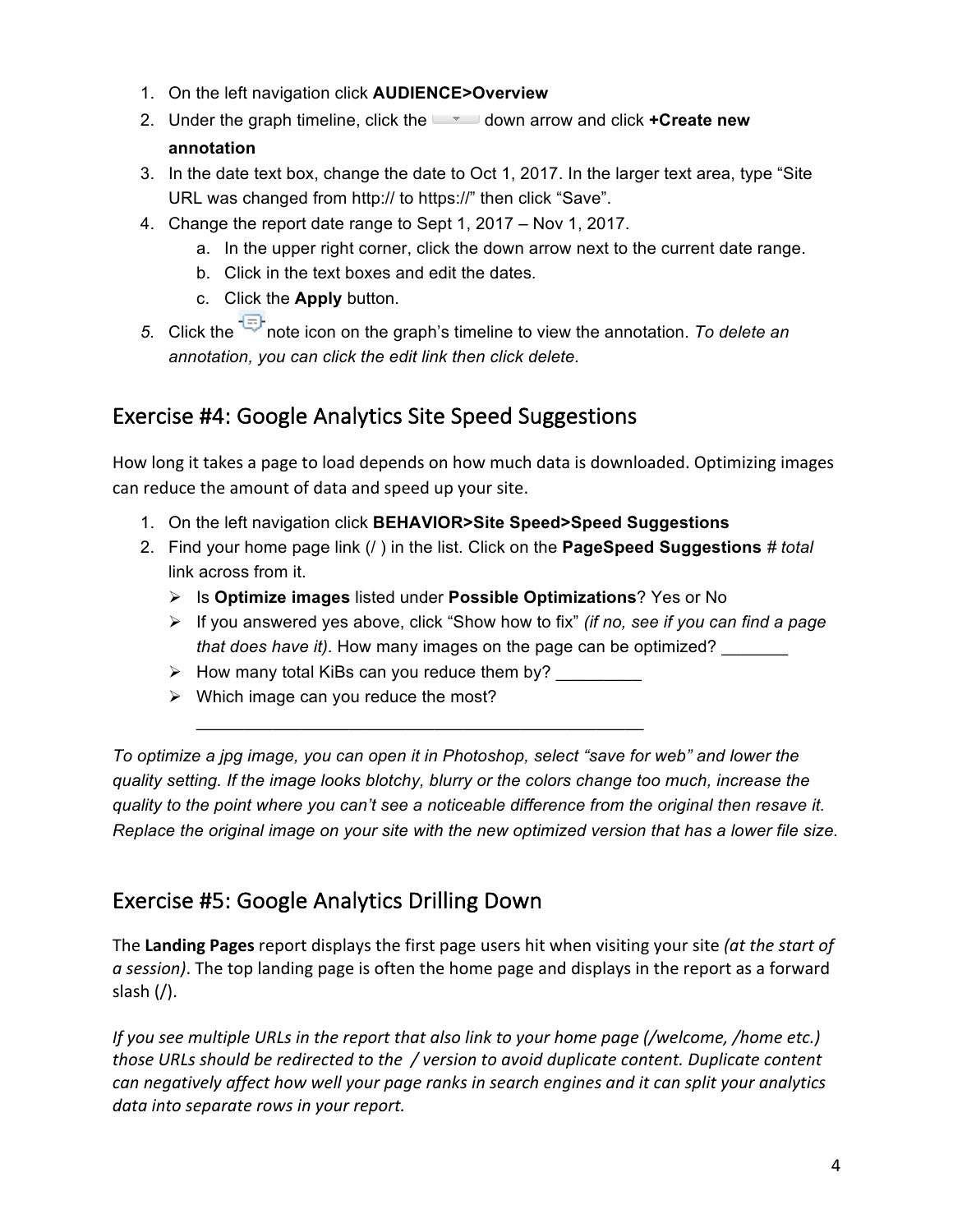- *1.* On the left navigation click **BEHAVIOR>Site Content>Landing Pages**
- *2.* Select a date range to view traffic for the last 7 days.
	- d. In the upper right corner, click the down arrow next to the current date range.
	- e. In the **Date Range** dropdown select **Last 7 days** *(if your table doesn't display enough data, change the date range dropdown to Last month).*
	- f. Click the **Apply** button.
- 3. Which landing page has the highest number of sessions?
- 4. Click on the landing page URL with the highest number of Sessions.

 $\mathcal{L}_\text{max}$  , and the contract of the contract of the contract of the contract of the contract of the contract of the contract of the contract of the contract of the contract of the contract of the contract of the contr

- 5. Above the table, next to **Primary Dimension**, click "Source".
	- $\triangleright$  Which site is most of the traffic coming from?
- 6. Above the table, next to **Primary Dimension**, click "Landing Page".
- 7. In the **Secondary dimension** dropdown, type **Network Domain** and select it.

 $\mathcal{L}_\text{max}$  , and the contract of the contract of the contract of the contract of the contract of the contract of the contract of the contract of the contract of the contract of the contract of the contract of the contr

- 8. Above the table, next to search box on the right, click "advanced".
- 9. In the search filter dropdowns select Include, Network Domain, containing unl.edu as shown below and click "Apply".

- $\triangleright$  What % of the landing page's Total Sessions are traffic coming from UNL's network?
- 10. Above the table, next to **Primary Dimension**, click "Landing Page".
- 11. In the **Secondary dimension** dropdown, type **Device Category** and select it.
	- $\triangleright$  Which device had the highest number of sessions for the landing page?
- 12. Try selecting other secondary dimensions. *If your site has demographics set up on it, you can select user information like age and gender.*
	- $\triangleright$  List a few interesting things you discovered about the Landing Page

 $\mathcal{L}_\mathcal{L}$  $\mathcal{L}_\mathcal{L}$  $\mathcal{L}_\mathcal{L}$ 

*Including links to other relevant pages on your top landing pages is a good way to increase engagement on your site and lower your bounce rate.* 

## Exercise #6: Google Analytics Landing Page Search Query (Keywords)

The **Search Query** report displays keywords that were typed into Google Search and resulted in a page on your site displaying in the search results. The Search Console Landing Pages report displays the URLs listed in search results *(unlike the Behavior>Site Content> Landing Pages*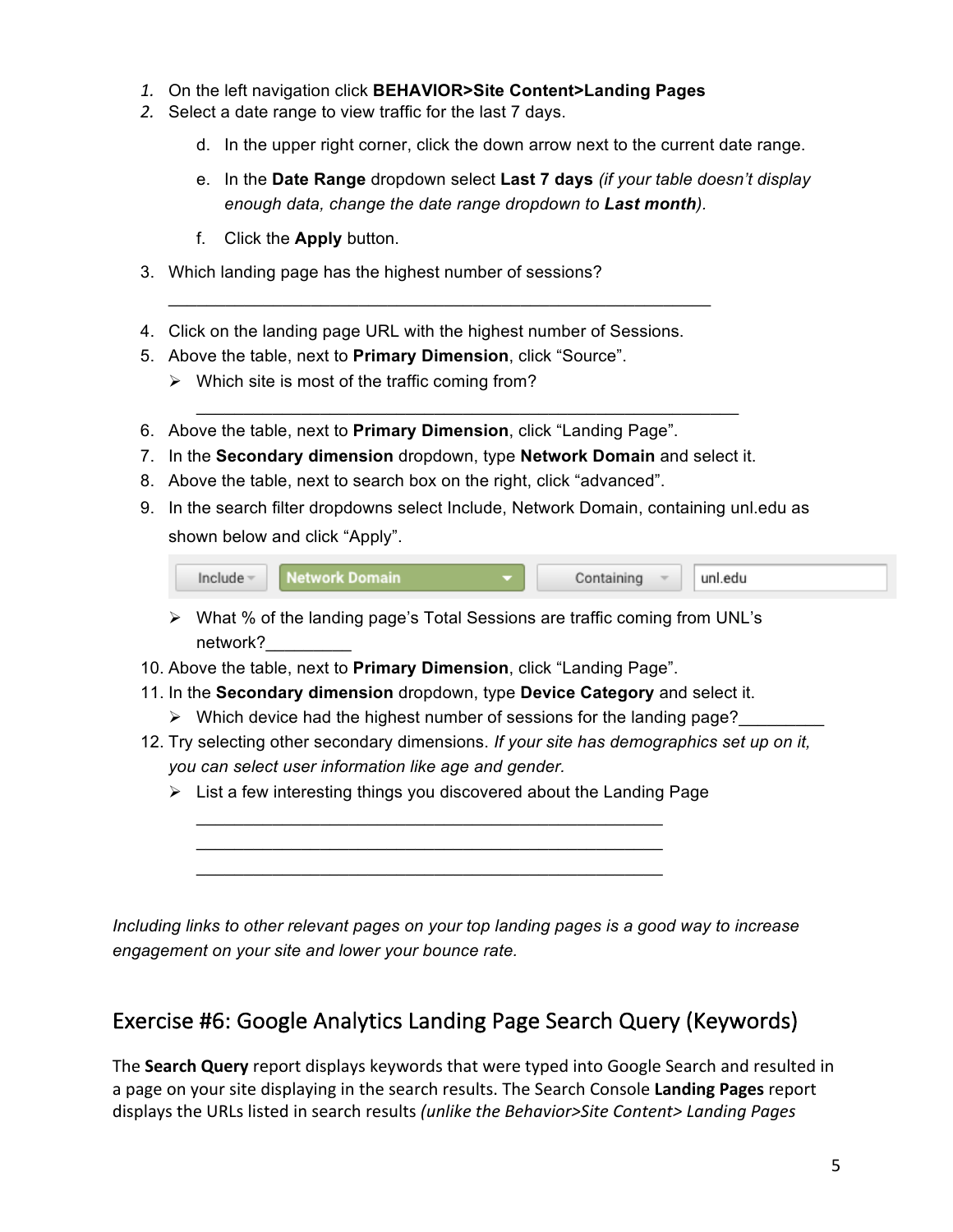report, in this report someone may or may not have actually landed on the page, instead it *shows pages with the opportunity to be a landing page if clicked on from Google search results).* 

- 1. On the left navigation click **ACQUISITON>Search Console>Landing Pages**
- 2. Select a date range to view traffic for the **Last month**.
	- g. In the upper right corner, click the down arrow next to the current date range.
	- h. In the **Date Range** dropdown select **Last month** *(if your table doesn't display enough data, change the date range to a longer one in the text boxes).*
	- i. Click the **Apply** button.
	- Ø Which **landing page** has the highest number of impressions?
	- Ø How many **clicks** did it get (number of times your URL was clicked on from Google search results)?

 $\mathcal{L}_\text{max}$  , and the contract of the contract of the contract of the contract of the contract of the contract of the contract of the contract of the contract of the contract of the contract of the contract of the contr

- Ø What is its **average position** in Google search results? \_\_\_\_\_\_\_\_\_
- Ø On average, which page of Google search results does it display on (ave. position 1- 10 is page 1, 11-20 is page 2, etc.)?
- 3. Click on the **landing page** URL with the highest number of Impressions.

When there are too many results to display, Google may aggregate keywords with a lower *search volume into a search query labeled (other).*

- Ø Which search query has the highest **CTR** (Click Through Rate)?
- Ø Which search query has the highest number of **clicks**?

A high CTR is good but you also have to look at impressions and clicks when determining which *keywords are performing the best.* 

 $\mathcal{L}_\text{max}$  , and the contract of the contract of the contract of the contract of the contract of the contract of the contract of the contract of the contract of the contract of the contract of the contract of the contr

#### Exercise #7: Google Analytics Finding an Anomaly

An anomaly is something that is unexpected or deviates from normal. One of the reasons for viewing your Google Analytics data is to identify anomalies. In some cases, an anomaly can indicate an issue with the site that needs addressed. One way to spot an anomaly is by looking on the line graph for usually high spikes or drops in traffic or activity.

- 1. On the left navigation click **ACQUISITON>Search Console>Queries**
- 2. Enter a date range to view traffic for September 1 through yesterday.
	- $\triangleright$  Looking at the graph, are there any noticeable changes in the click data? Yes or No